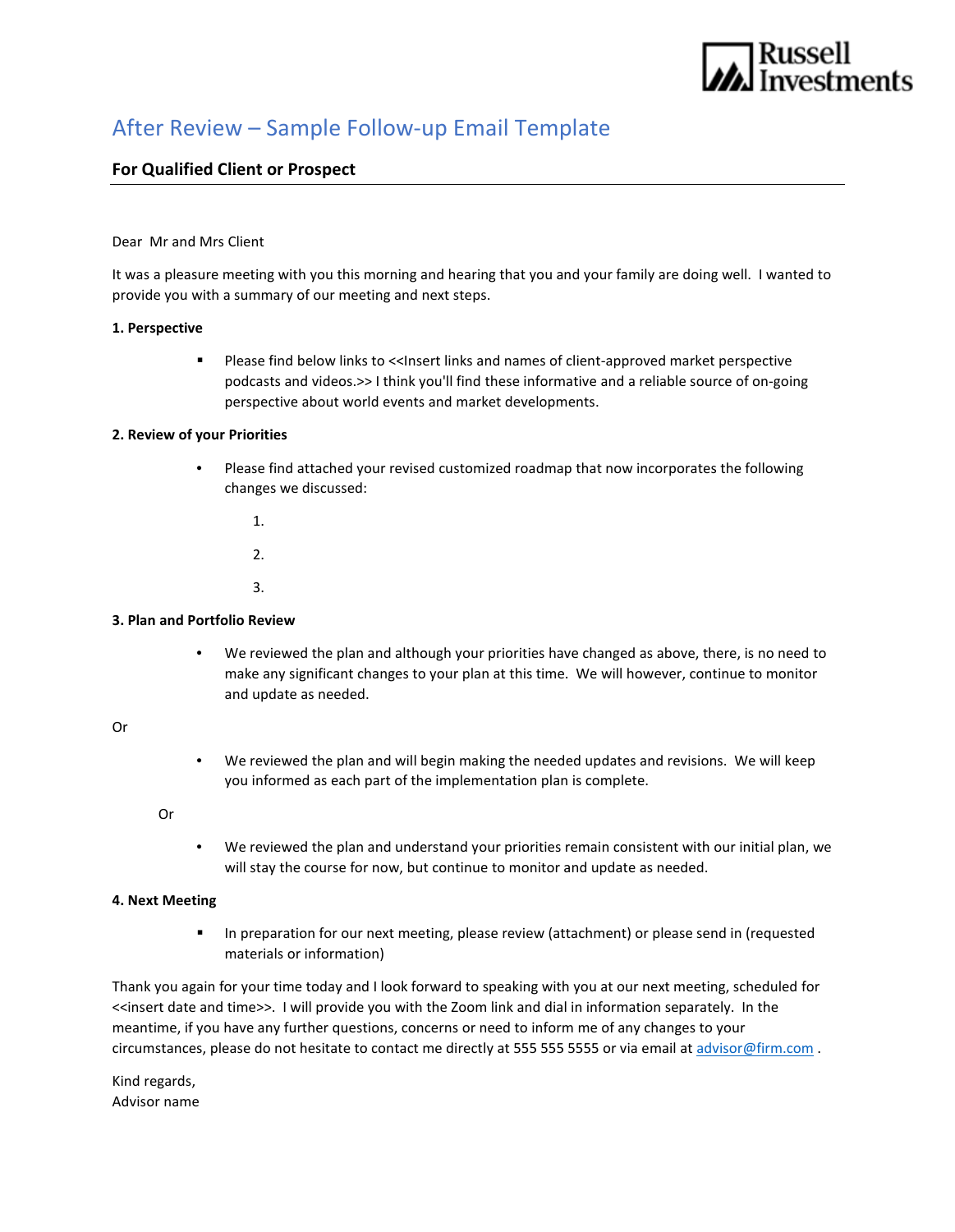

# After Review – Sample Follow-up Email Template

## **For Non Qualified Client or Prospect**

### Dear Mr. and Mrs. Client

It was a pleasure meeting with you this morning and hearing that you and your family are doing well. I wanted to provide you with a summary of our meeting and next steps.

### **1. Perspective**

**Please find below links to << Insert links and names of client-approved market perspective** podcasts and videos.>> I think you'll find these informative and a reliable source of on-going perspective about world events and market developments.

#### **2. Review of priorities and Portfolio Review**

• We reviewed the plan and although your priorities have changed as above, there, is no need to make any significant changes to your plan at this time. We will however, continue to monitor and update as needed.

Or

• We reviewed the plan and will begin making the needed updates and revisions as agreed.

Or

• We reviewed the plan and understand your priorities remain consistent with our initial plan, we will stay the course for now, but continue to monitor and update as needed.

If you have any further questions, concerns or need to inform me of any changes to your circumstances, please do not hesitate to contact me directly at 555 555 5555 or via email a[t advisor@firm.com](mailto:advisor@firm.com) .

Kind regards,

Advisor name